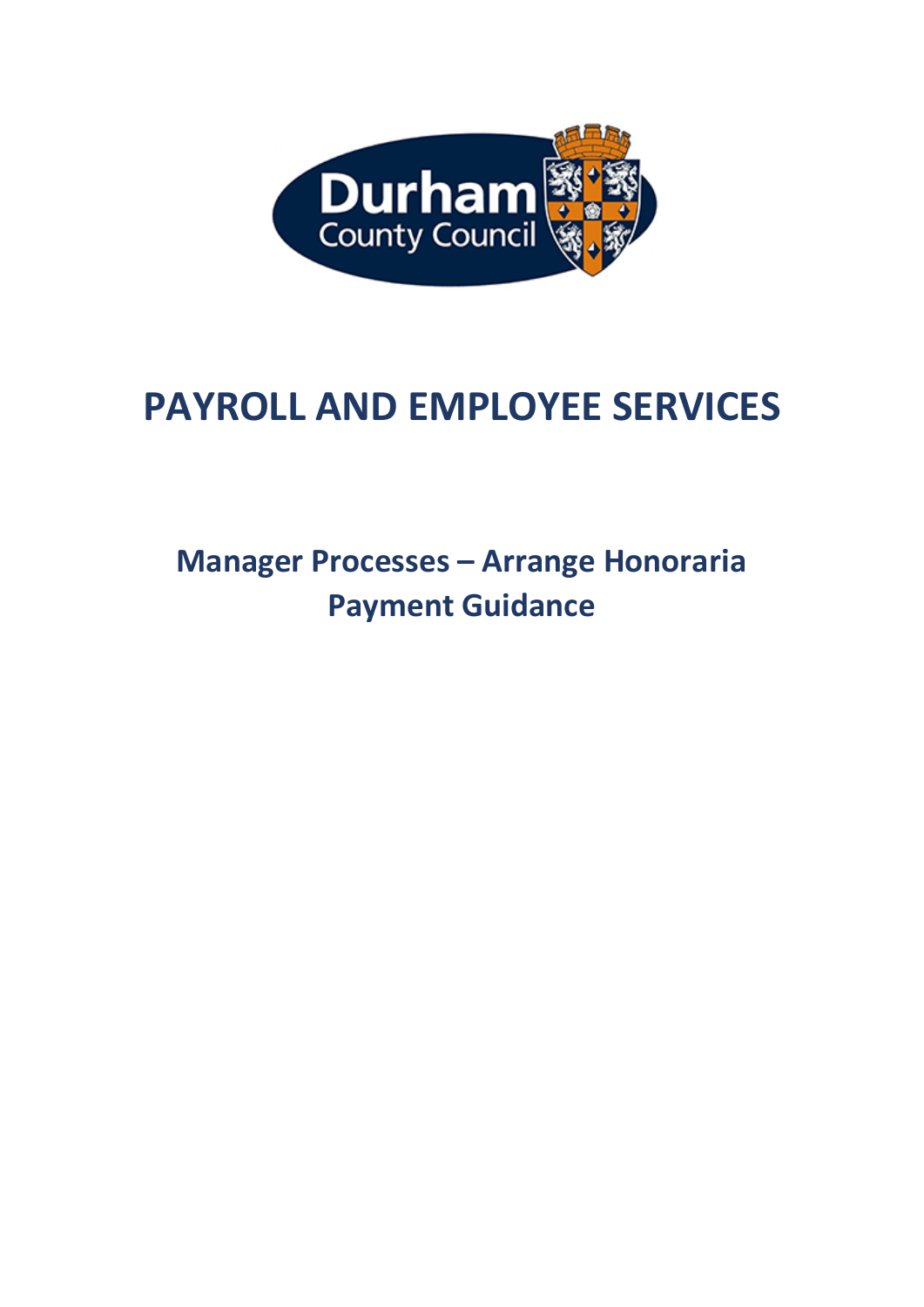## Contents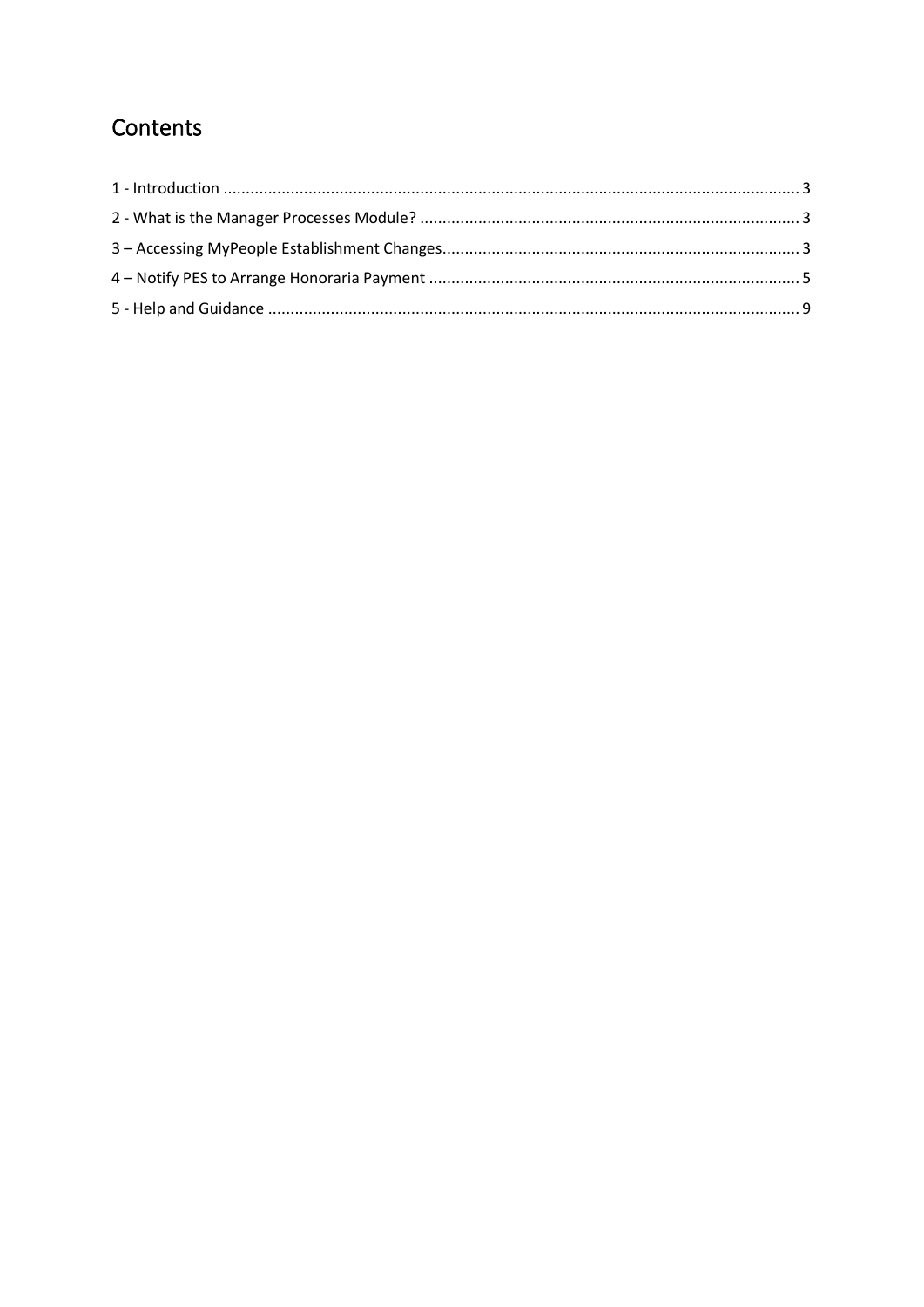#### <span id="page-2-0"></span>1 - Introduction

This document is a guide to using the **MyPeople Establishment Changes** Managers Processes Module to **Arrange Honoraria Payments** via MyView dashboard.

#### <span id="page-2-1"></span>2 - What is the Manager Processes Module?

Manager processes within MyView Dashboard will allow managers to submit establishment changes efficiently, improve management information reporting and monitor establishment changes.

#### <span id="page-2-2"></span>3 – Accessing MyPeople Establishment Changes

Managers can submit various establishment control changes via MyView.

To access the forms, log in to MyView and select the **MyPeople** Menu Screen

| Durham                                | i                           |          |                       | Employee Search          | $\mathsf Q$ | Welcome, | Account $\vee$                                                              | <b><i>O</i></b> Sign Out |
|---------------------------------------|-----------------------------|----------|-----------------------|--------------------------|-------------|----------|-----------------------------------------------------------------------------|--------------------------|
| ME<br><b>MY PEOPLE</b>                | <b>Team Selector</b>        |          |                       |                          |             |          |                                                                             |                          |
| Not Selected                          | <b>Team Selector</b>        |          |                       |                          |             |          |                                                                             |                          |
| <b>Manager Actions</b>                | STANDARD TEAM SELECTOR VIEW |          |                       |                          |             |          |                                                                             |                          |
| <b>Submit Employee Absence</b>        | Search by team member name  |          | <b>Filters</b>        |                          |             |          |                                                                             |                          |
| <b>Employee Absence Calendar</b>      | Enter Name                  | $\alpha$ | <b>Direct Reports</b> |                          | $\sim$      |          |                                                                             |                          |
| <b>Delegations</b>                    |                             |          |                       |                          |             |          | Clear search                                                                |                          |
| <b>View Employee Personal Details</b> |                             |          |                       |                          |             |          |                                                                             |                          |
| <b>Manager Processes</b><br>$\ddot{}$ | Filter by surname           |          |                       |                          |             |          |                                                                             |                          |
| MyWorkforce                           | B<br>D<br>All               | H        |                       | M<br>N<br>O              | P           | D.       | W<br>37                                                                     |                          |
| <b>MyPeople Reporting Changes</b>     |                             |          |                       | $\land$ MINIMISE $\land$ |             |          |                                                                             |                          |
| <b>MyPeople Guidance</b>              | Direct Reports for          |          |                       |                          |             |          | Showing 7 results (0 vacant) / 0 Selected                                   |                          |
| MuPennle Fstahlishment                |                             |          |                       |                          |             |          |                                                                             |                          |
|                                       |                             |          |                       |                          |             |          | © 2011-2019 Zellis UK Limited. All rights reserved. No unauthorised access. |                          |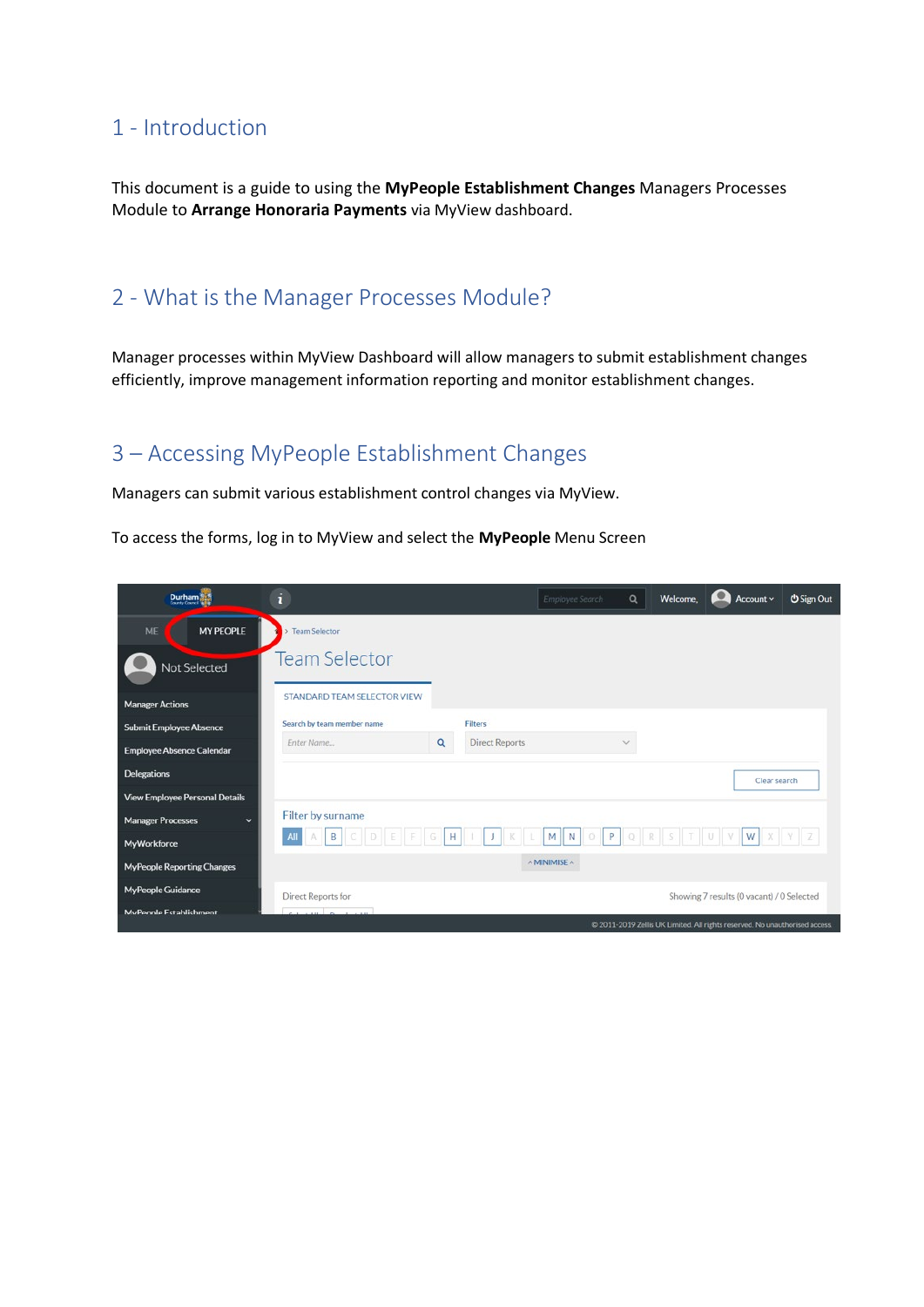From the left-hand menu panel, select **MyPeople Establishment Changes**

| Durham                                   | i                                                |          |                       | Employee Search          | $\alpha$     | Welcome, | Account ~                                                                   | <b>O</b> Sign Out |
|------------------------------------------|--------------------------------------------------|----------|-----------------------|--------------------------|--------------|----------|-----------------------------------------------------------------------------|-------------------|
| <b>Not Selected</b>                      | <b>N</b> > Team Selector<br><b>Team Selector</b> |          |                       |                          |              |          |                                                                             |                   |
| <b>Manager Actions</b>                   |                                                  |          |                       |                          |              |          |                                                                             |                   |
| <b>Submit Employee Absence</b>           | STANDARD TEAM SELECTOR VIEW                      |          |                       |                          |              |          |                                                                             |                   |
| <b>Employee Absence Calendar</b>         | Search by team member name                       |          | <b>Filters</b>        |                          |              |          |                                                                             |                   |
| <b>Delegations</b>                       | Enter Name                                       | $\alpha$ | <b>Direct Reports</b> |                          | $\checkmark$ |          |                                                                             |                   |
| <b>View Employee Personal Details</b>    |                                                  |          |                       |                          |              |          | Clear search                                                                |                   |
| <b>Manager Processes</b><br>$\checkmark$ |                                                  |          |                       |                          |              |          |                                                                             |                   |
| MyWorkforce                              | Filter by surname                                |          |                       |                          |              |          |                                                                             |                   |
| <b>MyPeople Reporting Changes</b>        | B<br>All                                         | н        |                       | P.<br>M<br>N<br>$\Omega$ | O R          |          | W                                                                           |                   |
| My Pennis Cuidance                       |                                                  |          |                       | $\land$ MINIMISE $\land$ |              |          |                                                                             |                   |
| MyPeople Establishment<br><b>Changes</b> | Direct Reports for                               |          |                       |                          |              |          | Showing 7 results (0 vacant) / 0 Selected                                   |                   |
|                                          |                                                  |          |                       |                          |              |          | @ 2011-2019 Zellis UK Limited. All rights reserved. No unauthorised access. |                   |

A list of processes will then be available for you to complete and submit to Payroll and Employee Services.

| Durham                                |                     | $\mathbf{i}$                                                                                                                                                                                    | Employee Search | $\alpha$       |
|---------------------------------------|---------------------|-------------------------------------------------------------------------------------------------------------------------------------------------------------------------------------------------|-----------------|----------------|
| ME                                    | <b>MY PEOPLE</b>    | <b>W</b> > Team Selector > MyPeople Establishment Changes                                                                                                                                       |                 |                |
|                                       | <b>Not Selected</b> | MyPeople Establishment Changes                                                                                                                                                                  |                 |                |
|                                       |                     | MyView Guidance                                                                                                                                                                                 |                 |                |
| <b>Manager Actions</b>                |                     | Welcome to MyPeople Establishment Changes!                                                                                                                                                      |                 |                |
| MyPeople Absence                      |                     | The Council is committed to providing value for money through managing its people and resources effectively. In order to achieve this, the Council operates a process of Establishment Control. |                 |                |
|                                       |                     | Managers can submit various establishment control changes via the relevant forms below.                                                                                                         |                 |                |
| <b>Delegations</b>                    |                     | Should you have any issues, please email the Payroll and Employee Services (PES) Team according to service grouping below:                                                                      |                 |                |
| <b>View Employee Personal Details</b> |                     | PESreg@durham.gov.uk                                                                                                                                                                            |                 |                |
| <b>Manager Processes</b>              | ٠                   | PESresources@durham.gov.uk<br>PESncc@durham.gov.uk                                                                                                                                              |                 |                |
| <b>MyWorkforce</b>                    |                     | PESahs@durham.gov.uk<br>PEScyps@durham.gov.uk                                                                                                                                                   |                 |                |
| <b>MyPeople Reporting Changes</b>     |                     | Any generic MyView enquiries should be directed to MyView@durham.gov.uk.                                                                                                                        |                 |                |
| MyPeople Guidance                     |                     | Processes                                                                                                                                                                                       |                 |                |
| MyPeople Form History                 |                     |                                                                                                                                                                                                 |                 |                |
| <b>MyPeople Establishment Changes</b> |                     | Notify PES of a leaver from the Council                                                                                                                                                         |                 |                |
| <b>RRS Reports</b>                    |                     | Notify PES - Permanent change of hours<br>Notify PES - Temporary change of hours                                                                                                                |                 |                |
| <b>Organisation Module TEST</b>       |                     | Notify PES - Extend a temporary contract                                                                                                                                                        |                 |                |
| <b>MyPeople Onboarding Checklist</b>  |                     | Notify PES - Arrange honoraria payment                                                                                                                                                          |                 |                |
|                                       |                     | Notify PES - Permanent change of grade                                                                                                                                                          |                 |                |
| Totara e-learning                     |                     | Notify PES - Temporary change of grade                                                                                                                                                          |                 |                |
| Cohort                                |                     | Notify PES - Perm change weeks worked                                                                                                                                                           |                 |                |
| ebulk                                 |                     | Notify PES - Temp change weeks worked                                                                                                                                                           |                 |                |
|                                       |                     |                                                                                                                                                                                                 |                 |                |
|                                       |                     |                                                                                                                                                                                                 |                 |                |
|                                       |                     |                                                                                                                                                                                                 |                 |                |
|                                       |                     |                                                                                                                                                                                                 |                 |                |
|                                       |                     |                                                                                                                                                                                                 |                 | O <sub>2</sub> |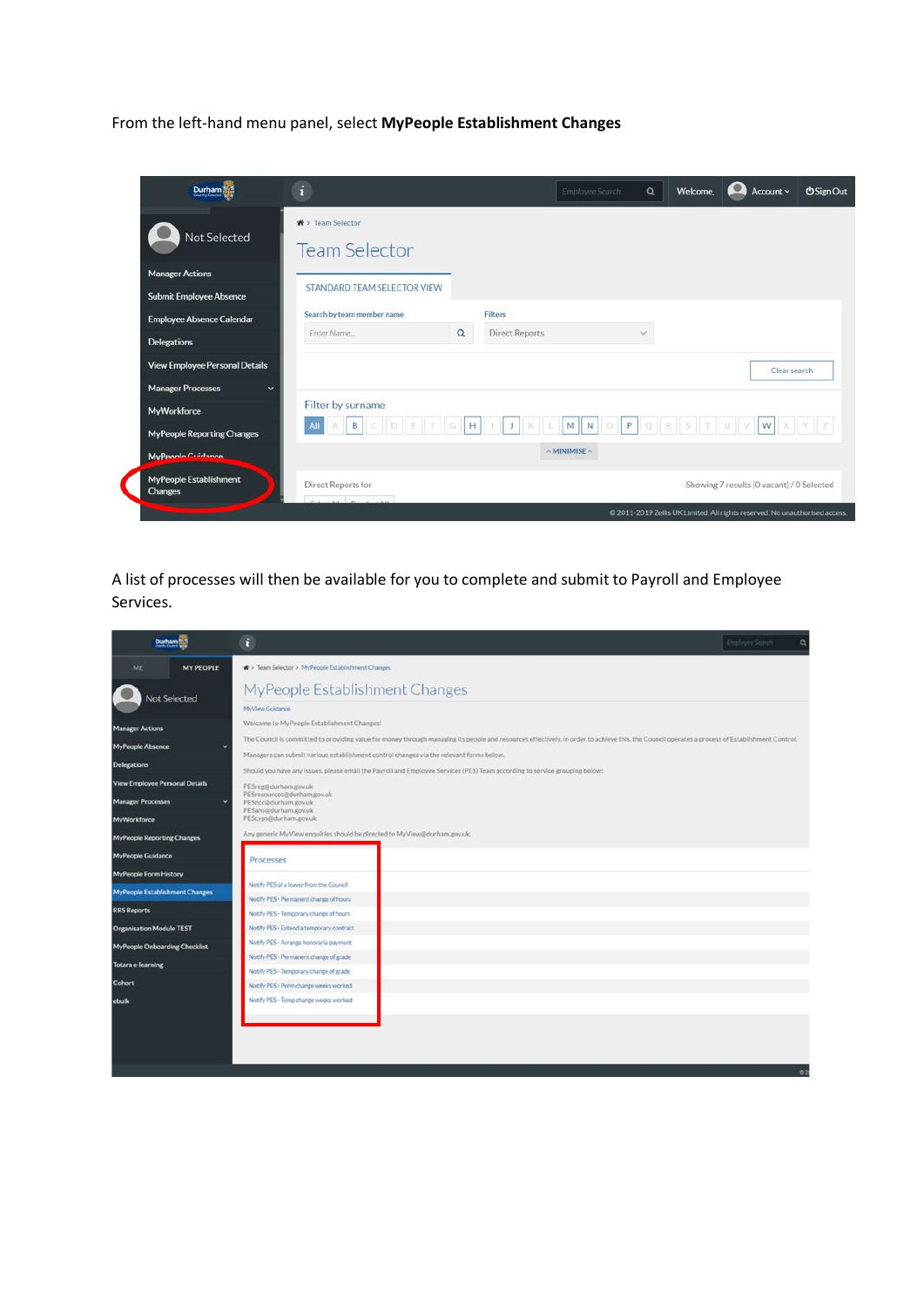### <span id="page-4-0"></span>4 – Notify PES to Arrange Honoraria Payment

The manager is required to notify Payroll and Employee Services of an honoraria via MyView Dashboard.

**Please Note: Honoraria arrangements should be used for short-term cover arrangements up to a maximum of 6 months. If you wish to extend these timescales this request will need to be approved by your Head of Service and Head of People and Talent Management.**

If you need to save the form and return to it at a later date, the 'In Progress' widget on your MyView dashboard will alert you that you have an eForm in progress.

In order to process an honoraria payment, select **Notify PES – Arrange honoraria payment** from the processes menu list



The next screen will display all employees within your team. Select the employee that you are arranging an honoraria for and click **next**

| <b>Employee Name</b>    | <b>Employee Number</b> | Post                              | <b>Employee Information</b> |
|-------------------------|------------------------|-----------------------------------|-----------------------------|
| SMITH CARLY MISS        | 651506                 | Human Resources Officer (0075233) |                             |
| <b>O ADAMS JENNY MS</b> | 923509                 | Human Resources Officer (0075231) |                             |
| O JOHNSTONE PETER MR    | 102836                 | PES Team Leader (0075228)         |                             |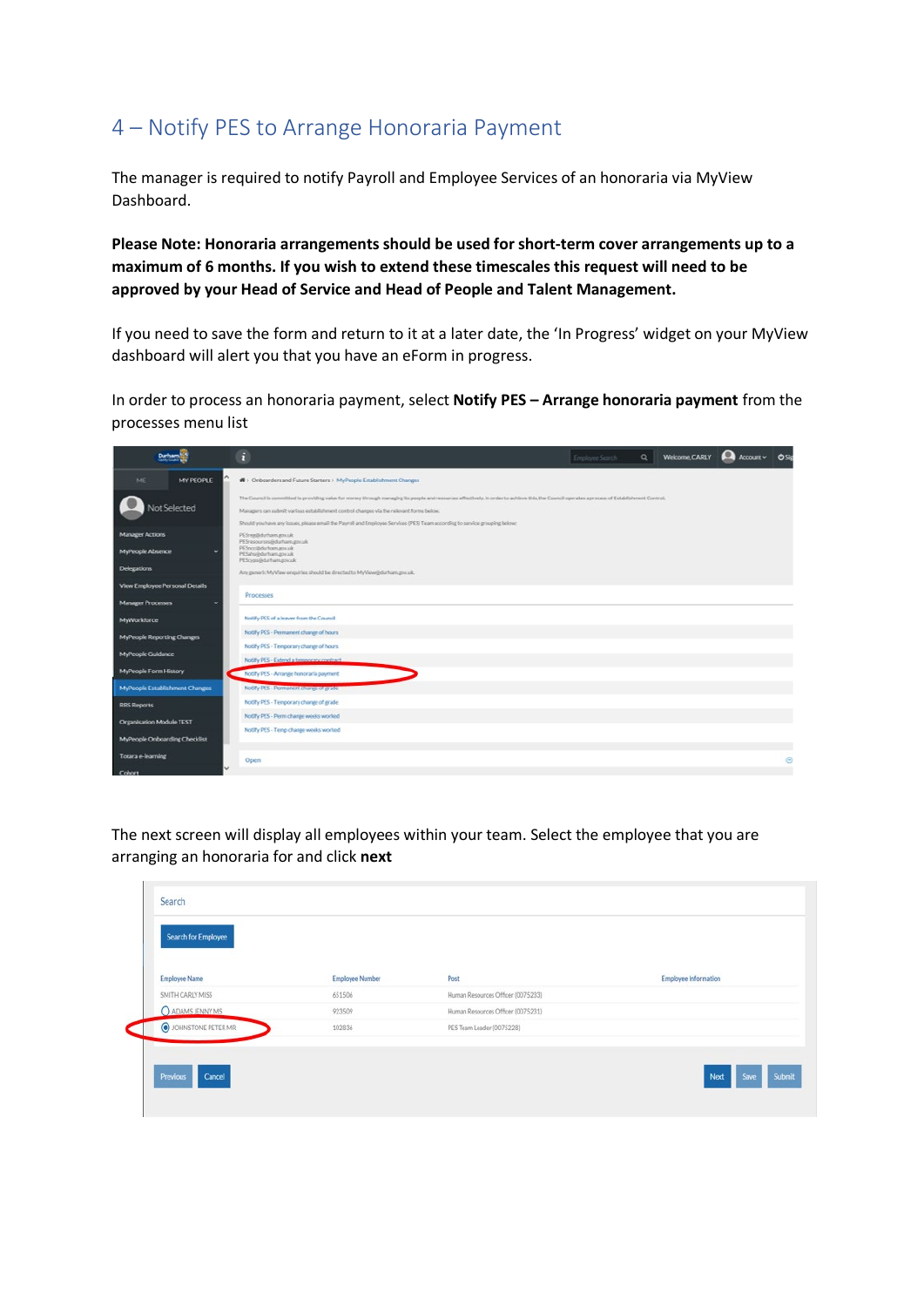Enter the change reason from the drop-down list, choose the effective date, then click **next**

| <b>Post Holding</b> |                                                   |                |  |
|---------------------|---------------------------------------------------|----------------|--|
| Post                | Payroll and Employee Services Officer (0075255) ~ |                |  |
| -Change Reason      | $--$ Select $--$                                  | $\sim$         |  |
| -Effective Date     |                                                   | $\mathfrak{m}$ |  |
| -Contract Type      | Full Time (FT)                                    | $\mathcal{A}$  |  |

On the next screen enter the reason for the contract extension (Please note that all fields marked with an Asterix (\*) are mandatory).

Select the honoraria request type from the drop down

| 'Honoraria Request Type | $-Select-$                                                                                     |  |
|-------------------------|------------------------------------------------------------------------------------------------|--|
|                         | $--$ Select- $--$<br>Extension of Existing Honoraria<br>Extension of Honoraria Beyond 6 months |  |
|                         | <b>New Honoraria Request</b>                                                                   |  |

Enter the business case into the free text box, select the Grade payable for the honoraria, enter the percentage of the honoraria to be paid and finally choose the honoraria end date.

There is also a free text comments box at the bottom of the form if there is any additional information you wish to provide to Payroll and Employee Services regarding the request.

| # > Team Selector > MyPeople Establishment Changes                                                                                          |                                                                                                                                                                                                                                |
|---------------------------------------------------------------------------------------------------------------------------------------------|--------------------------------------------------------------------------------------------------------------------------------------------------------------------------------------------------------------------------------|
| entaries. Increases was respect-                                                                                                            |                                                                                                                                                                                                                                |
| 10f1                                                                                                                                        |                                                                                                                                                                                                                                |
|                                                                                                                                             |                                                                                                                                                                                                                                |
| <b>Honoraria Request</b>                                                                                                                    |                                                                                                                                                                                                                                |
| Honoraria Payment Details                                                                                                                   |                                                                                                                                                                                                                                |
| Please provide detailed letormation on the background of your request and why it is required.                                               |                                                                                                                                                                                                                                |
| Honoraría arrangements should not last beyond 6 months therefore consideration should always be given to advertising the post.              |                                                                                                                                                                                                                                |
| Where an employee is only covering some of the duties of a post, advice should be sought from Day and companyee Services in relation to the | da rate.                                                                                                                                                                                                                       |
|                                                                                                                                             | Honoraría arrangements should be used for short-term cover arrangements up in museums of 6 months. If you wish to extend these timescales this request will me and your Head of Service and Head of People and Talent Manageme |
| + Honorarla Request Type                                                                                                                    | $--Sated--$<br>s)                                                                                                                                                                                                              |
|                                                                                                                                             |                                                                                                                                                                                                                                |
|                                                                                                                                             |                                                                                                                                                                                                                                |
|                                                                                                                                             |                                                                                                                                                                                                                                |
| -Business Case                                                                                                                              |                                                                                                                                                                                                                                |
|                                                                                                                                             |                                                                                                                                                                                                                                |
|                                                                                                                                             |                                                                                                                                                                                                                                |
| +Nonos aria Grade                                                                                                                           | $--Sated--$                                                                                                                                                                                                                    |
|                                                                                                                                             |                                                                                                                                                                                                                                |
| -Percent Honoraria Paid (N)                                                                                                                 | 100                                                                                                                                                                                                                            |
|                                                                                                                                             |                                                                                                                                                                                                                                |
| +Honorarla End Date                                                                                                                         |                                                                                                                                                                                                                                |
|                                                                                                                                             |                                                                                                                                                                                                                                |
|                                                                                                                                             |                                                                                                                                                                                                                                |
| Comments                                                                                                                                    |                                                                                                                                                                                                                                |
|                                                                                                                                             |                                                                                                                                                                                                                                |
|                                                                                                                                             |                                                                                                                                                                                                                                |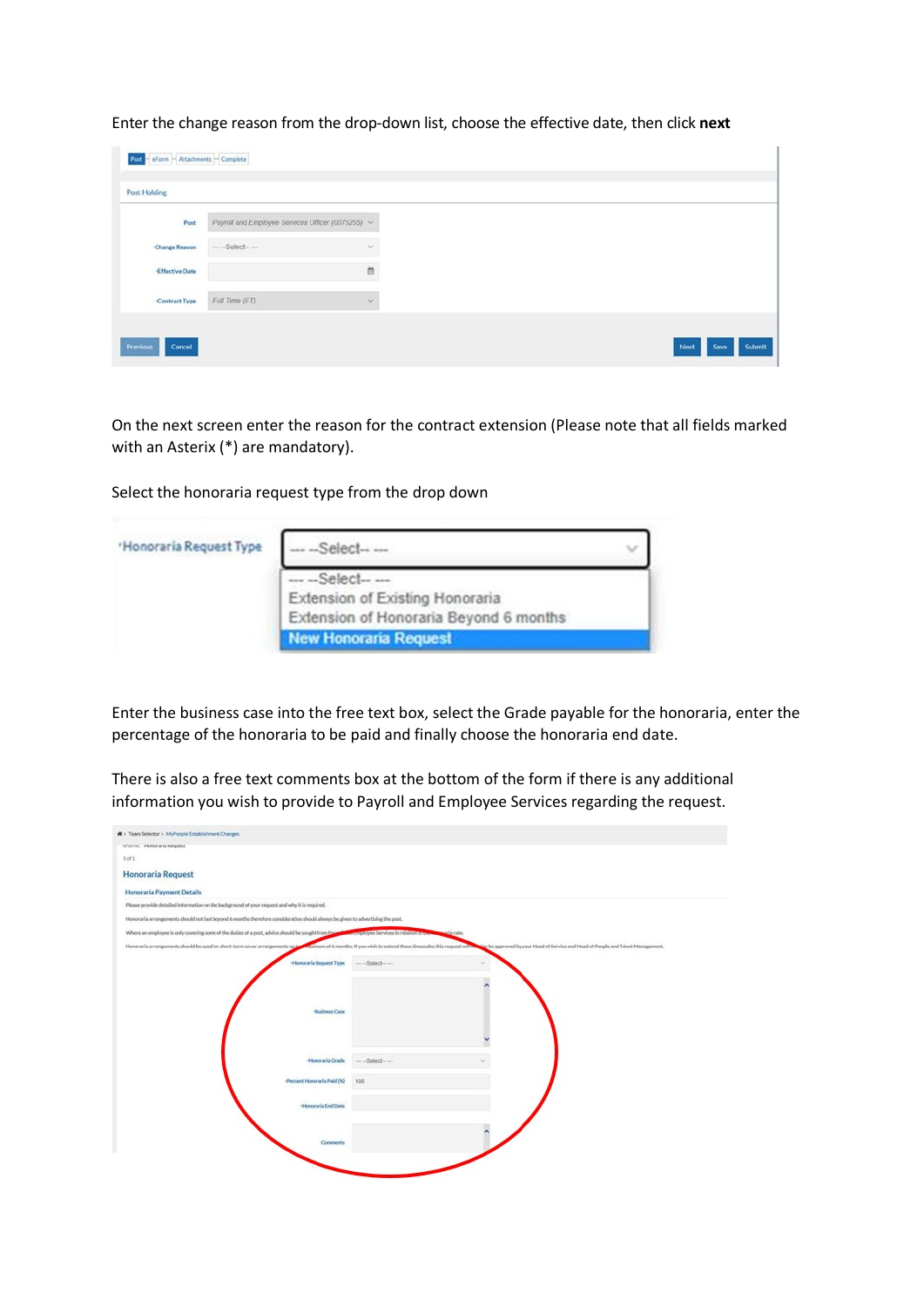If there is a document to attach, then upload it in the attachments screen and click **next**

| $Post$ - eForm - Attachments - Complete                                 |                    |
|-------------------------------------------------------------------------|--------------------|
|                                                                         | <b>Attachments</b> |
| <b>Store Tasks</b><br>** Refresh document list<br>Upload a new document |                    |
| Next<br>Cancel                                                          | Previous           |

At this stage, click **Submit** to issue the Arrange a Honoraria notification to the Payroll and Employee Services team.

A pop up will appear for you to confirm the submission of the form. Click **OK**



You will receive confirmation by email that your request has been submitted to Payroll and Employee Services.

At this stage, notification of the request will also be issued to Senior Management, and HR Advice and Support and Finance teams.

However - please note that these requests will **not be authorised** by Finance, Senior Managers or HR Advice & Support.

**Any requests with a budget implication should be discussed with Finance and confirmed that budget is available prior to submission.**

Click **Close** to return to the **MyPeople Establishment Changes** menu.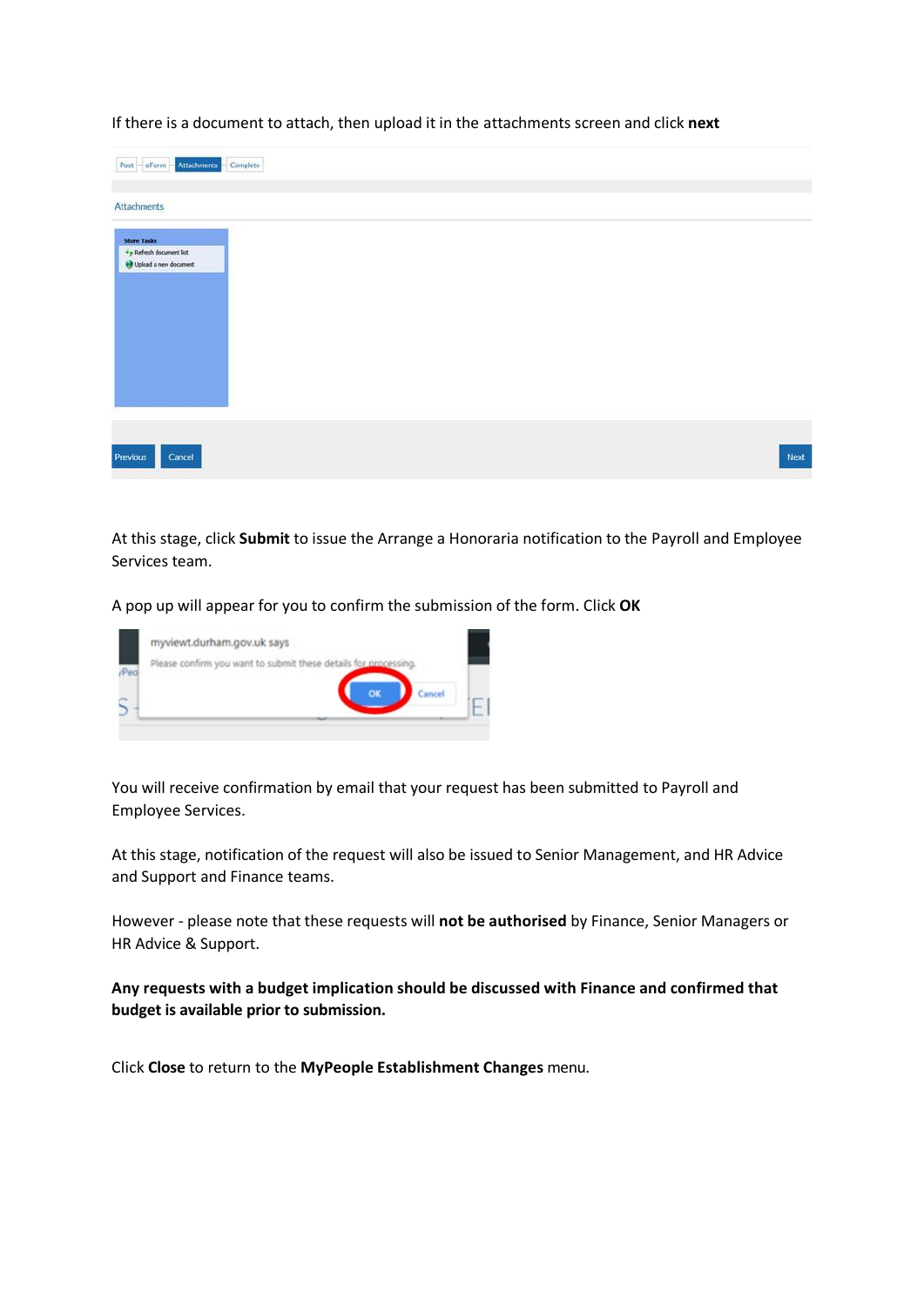

Your Request Form will sit in the **Submitted** menu list. There is also an **Open**, **Withdrawn,** and **Authorised** menu list.

| <b>Processes</b>                         |
|------------------------------------------|
| Notify PES of a leaver from the Council  |
| Notify PES - Permanent change of hours   |
| Notify PES - Temporary change of hours   |
| Notify PES - Extend a temporary contract |
| Notify PES - Arrange honoraria payment   |
| Notify PES - Permanent change of grade   |
| Notify PES - Temporary change of grade   |
| Notify PES - Perm change weeks worked    |
| Notify PES - Temp change weeks worked    |
|                                          |
| Open                                     |
| Submitted                                |
| Authorised                               |
|                                          |

Once the Payroll and Employee Services Team have authorised your request, your Form will move to the **Authorised** menu list, you will also receive an e-mail to inform you that the request has been authorised by Payroll and Employee Services.